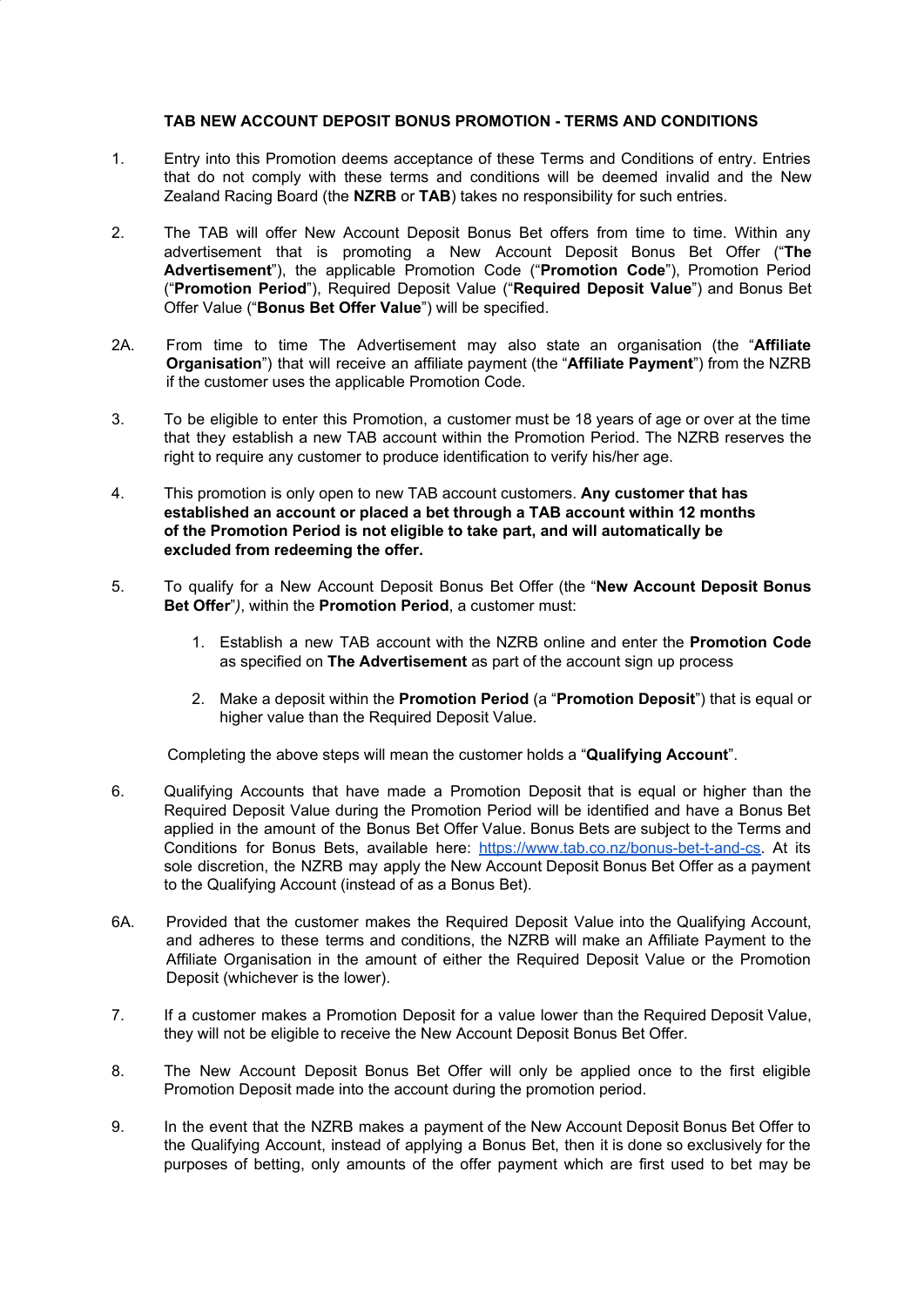withdrawn as cash by the customer.

- 10. There is a limit of one (1) New Account Deposit Bonus Bet Offer per customer during the Promotion Period, meaning a customer will only receive one (1) New Account Deposit Bonus Bet Offer, irrespective of the number of accounts that are established, or the number of promotion deposits that are made during the Promotion Period.
- 11. The TAB may be running additional account sign-up offers during the promotion period of the New Account Deposit Bonus Bet Offer. Participation in the the Matched Deposit Offer will exclude customers from receiving any other account sign-up offer.
- 12. Board members, employees, agents (and agents' employees) and contractors of the NZRB and the Immediate Family of such a person, are not eligible for this New Account Deposit Bonus Bet Offer . "Immediate Family" of a person means the parents, siblings, children and spouse or partner (whether legal or de facto) of that person. An excluded customer of the NZRB (being a customer who has self-excluded from the NZRB's products, as well as any customer who has been excluded by the NZRB) is also not eligible for this New Account Deposit Bonus Bet Offer.
- 13. The New Account Deposit Bonus Bet Offer is given for the purposes of betting with the NZRB. The Matched Deposit Offer is not transferable, or otherwise able to be exchanged or modified.
- 14. The NZRB reserves the right, at any time, to verify the validity of Promotion entrants and to disqualify any customer, as ineligible to participate in this Promotion, who submits an entry that is not in accordance with these Terms & Conditions, or who tampers with the eligibility process or attempts to act in a fraudulent or dishonest manner.
- 15. This Promotion is open to individual persons only. TAB accounts established for a syndicate, commercial or group use are not eligible to participate in the Promotion, or obtain the New Account Deposit Bonus Bet Offer.
- 16. If this New Account Deposit Bonus Bet Offer cannot be run as planned, for reasons beyond the control of the NZRB, the NZRB reserves the right in its sole discretion to cancel, terminate, modify or suspend this Promotion at any time.
- 17. The NZRB takes no responsibility for any inability to enter, complete, continue or conclude the Promotion due to equipment or technical malfunction, Acts of God or otherwise.
- 18. Except for any liability that cannot be excluded by law, the NZRB and any person in connection with this Promotion are not liable for any direct, indirect, special or consequential loss or damage whatsoever suffered or personal injury suffered or sustained in connection with (i) participation in this Promotion; (ii) the New Account Deposit Bonus Bet Offer or use of the New Account Deposit Bonus Bet Offer; and (iii) the administration of this Promotion and distribution of the New Account Deposit Bonus Bet Offer.
- 19. Failure by NZRB to enforce any of its rights under these Terms & Conditions at any stage does not constitute a waiver of those rights.
- 20. TAB accounts are operated in accordance with the TAB's terms and conditions and the NZRB's betting rules (available from [www.tab.co.nz](http://www.tab.co.nz/) or at TAB Retail Outlets).
- 21. The personal information provided by each customer in entering this Promotion, and signing up for a TAB account will be held by the NZRB in accordance with the provisions of the Privacy Act 1993. The personal information will be stored on a database and may be used by the NZRB and its authorised marketing agent, Skinny Marketing (subject to condition 19 below). Further information is available in the TAB's terms and conditions and the NZRB's betting rules.